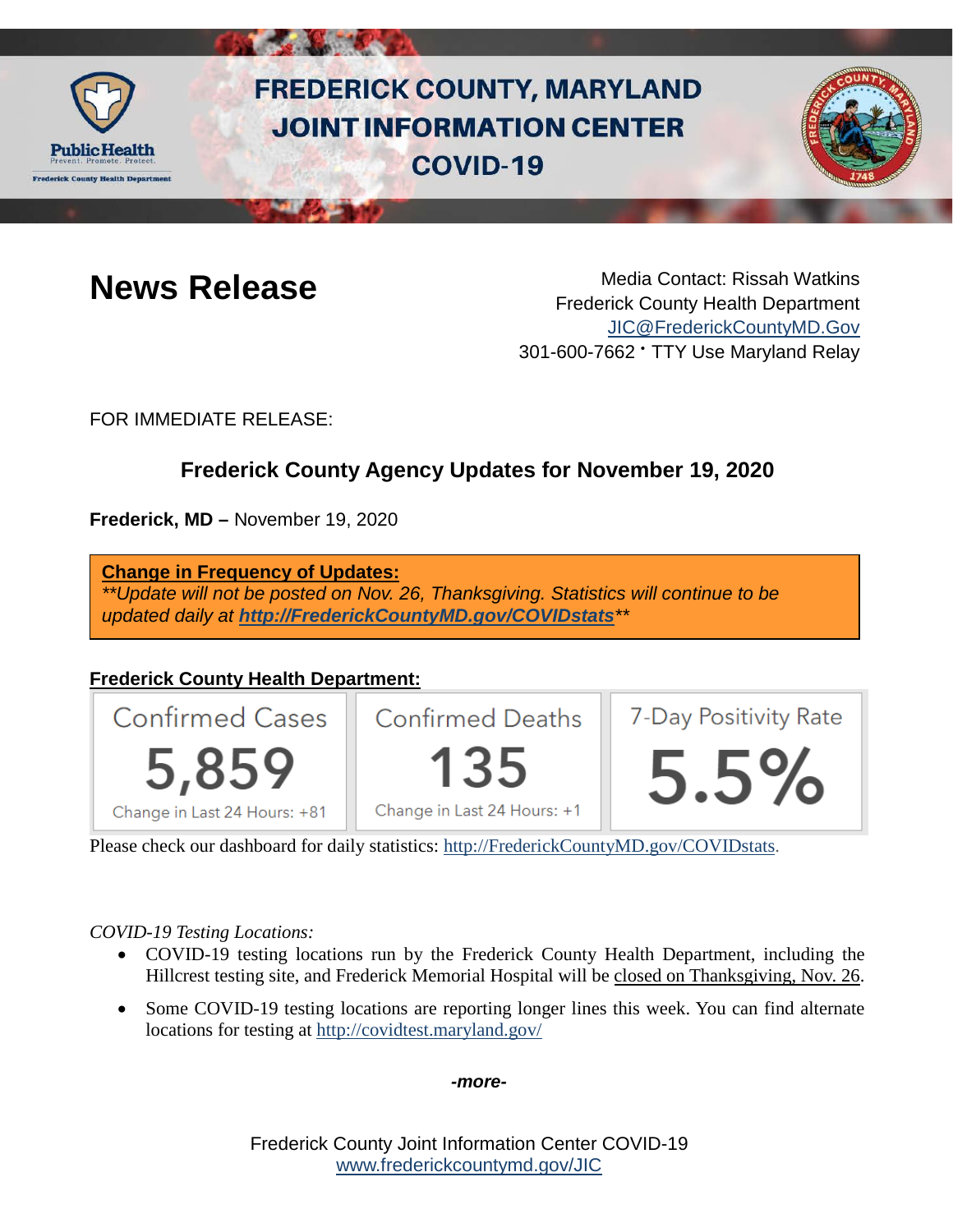

## **Page 2/JIC**

#### *Board of Health*

A Frederick County Board of Health meeting is scheduled for Tuesday, Nov. 24 at 6:30pm. This meeting will review Frederick County COVID-19 data and present a proposal for additional regulations. The agenda and proposed regulations will be posted on the [Board of Health website.](https://health.frederickcountymd.gov/627/Board-of-Health)

Public comments will be accepted on the Council's public portal at a set of the set of the set of the set of the set of the set of the set of the set of the set of the

[https://FrederickCountyMD.gov/CouncilMeetings,](https://frederickcountymd.gov/CouncilMeetings) or by calling toll-free 855- 925-2801, entering meeting code 8751, and leaving a voicemail message or to enter into a queue for live public comment during the meeting. Written comments and transcribed voice messages will be included



in the Council record and minutes. Please note that personnel matters are confidential and cannot be received through this kind of forum.

The meeting will be broadcast live on FCG TV cable channels 19/1085, and webcast at [FrederickCountyMD.gov/FCGTV.](https://www.frederickcountymd.gov/1225/FCG-TV) The public may listen to the meeting by calling toll-free 855- 925- 2801, and entering meeting code 8751.

### **Maryland Update:**

Effective 5 p.m. on Friday, November 20, Governor Larry Hogan has set the following restrictions:

- Religious facilities, retail establishments and malls may not exceed 50% capacity. *(Religious facilities are currently capped at 50% by the Frederick County Board of Health.)*
- Food service establishments cannot be open to the public for dining from 10 p.m. to 6 a.m. Take-out and delivery are allowed during these hours.
- Outdoor sporting venues may not exceed 50% capacity.

Details can be found in [Executive Order 20-11-](https://governor.maryland.gov/wp-content/uploads/2020/11/Order-20-11-17-01.pdf) [17-01.](https://governor.maryland.gov/wp-content/uploads/2020/11/Order-20-11-17-01.pdf)

# COVID-19 UPDATE **NOVEMBER 17, 2020**



Effective Nov. 20 at 5 p.m., bars, restaurants, and venues serving food and alcohol must close between 10 p.m. and 6 a.m., except for carryout and delivery.



Capacity for retail and religious facilities will be reduced to 50%, in line with indoor dining, personal services and indoor recreation.



The Maryland Department of Health has issued several orders and guidance to prevent the overburdening of hospitals.



Indoor visitation at nursing homes will be significantly limited. Visitors must have proof of a negative test within the past 72 hours.

*-more-*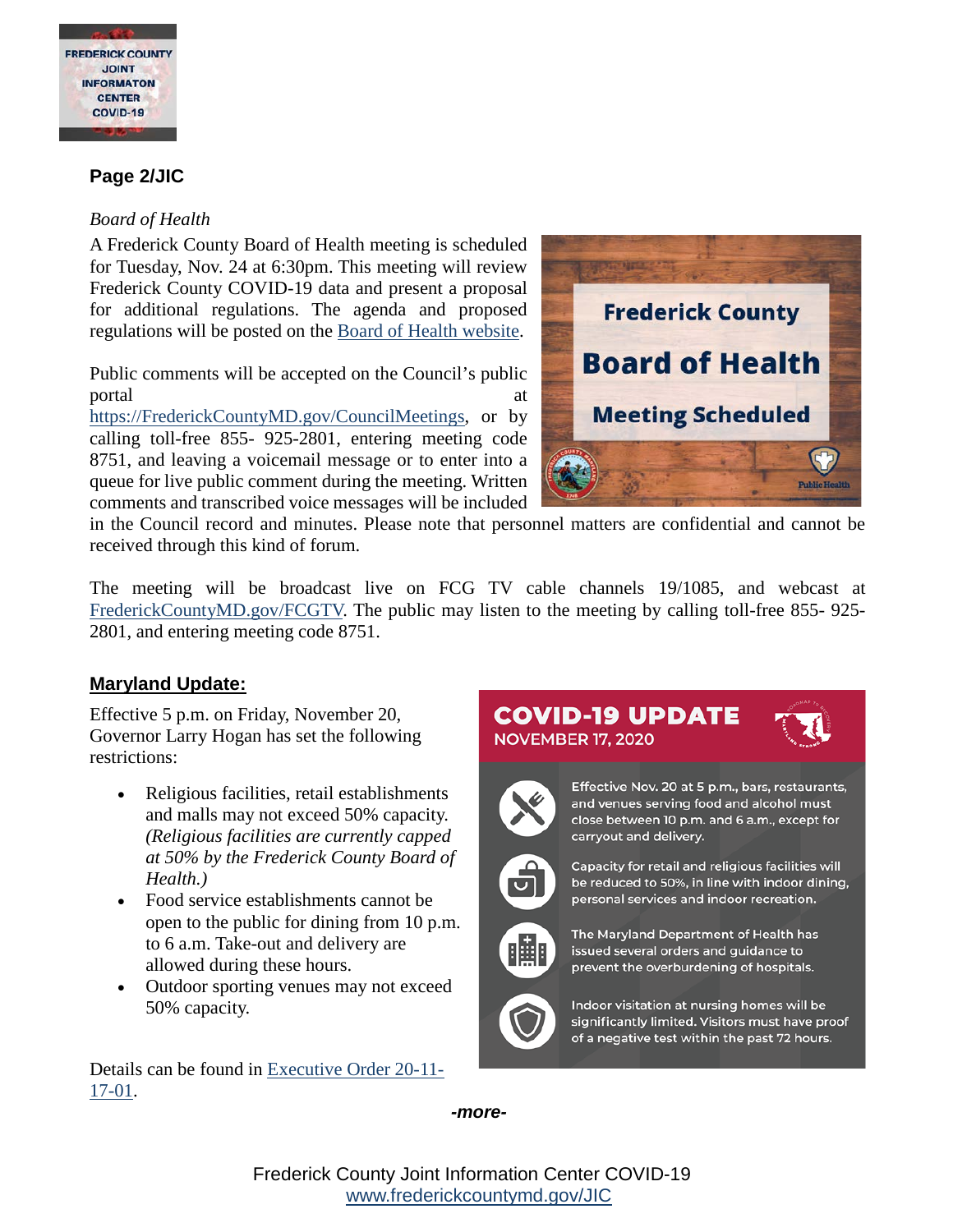

# **Page 3/JIC**

# **Maryland Office of People's Counsel:**

### **IMPORTANT ALERT:** *Moratorium on Utility Shut-Offs, Bill Assistance and Deferred Payment Plans*

The Public Service Commission's utility moratorium expired October 1, 2020 and shut-offs have resumed as of November 15, 2020. Anyone who may be eligible for the [Office of Home](https://urldefense.com/v3/__https:/dhs.maryland.gov/office-of-home-energy-programs/__;!!I2-OFBIJoQBJqqeup9g!RYgE6sh87LJF2qgVgNPfg9YzSE8rUXtL__4AKko9jjpBUdWYm-6VTndCKTICbVSRk-aAF9rhmps$)  [Energy Programs](https://urldefense.com/v3/__https:/dhs.maryland.gov/office-of-home-energy-programs/__;!!I2-OFBIJoQBJqqeup9g!RYgE6sh87LJF2qgVgNPfg9YzSE8rUXtL__4AKko9jjpBUdWYm-6VTndCKTICbVSRk-aAF9rhmps$) (OHEP) is strongly encouraged to apply now and not wait for a turn-off notice.

### **Moratorium Status**

- 1. The Public Service Commission (PSC) has issued a moratorium on shut-offs of gas, electricity, telephone (landline only), and private water companies.
	- a. Customers cannot be turned off prior to November 15, 2020.
	- b. Utilities can begin to send turn-off notices on October 1, 2020. This gives you 45 days to address past-due utility bills.
	- c. Any shut-off notice sent prior to October 1, 2020 is void.
- 2. The Governor's Executive Order prohibiting shut-offs of utility services and other residential services has expired.
	- a. The PSC order is the only order prohibiting shut-offs of residential utility services.
	- b. There is no moratorium on shut-offs of cellphone, VOIP, broadband, or internet services.

### **Past-Due Bills – Steps to Take**

- **1. Apply for energy assistance now.** If you are on a fixed income, unemployed or underemployed, or paid low wages, these funds can be a lifeline. See instruction below.
- **2. Contact your utility now.** The utility MUST offer you a payment plan of at least 12 months with no down payment.

Check [here](https://health.frederickcountymd.gov/DocumentCenter/View/6435/ALERT--PSC-Moratorium-and-Payment-Rules-922020) for more instructions and details. Click image on the right to see larger.

#### **GOT A UTILITY TURN-OFF NOTICE? WHAT NOW?** You have 45 days to pay balance or get on a utility payment plan to avoid termination. **MD ENERGY ASSISTANCE?** -1. **DO YOU QUALIFY?** In past 30 DAYS, is gross (pre-tax) income less than chart below for the # people inhousehold? If YES, go to #2. If NO, go to  $\frac{1}{2}$  below.  $1 - 51.861$  $5 - $4,475$ 2 \$2,515  $6.55,128$  $3.8388$  $7 - 65.781$  $4.53.821$ 8 \$6,435 APPLY FOR MD "OHEP" **ENERGY ASSISTANCE** Most OHEP Offices aren't seeing clients in per but you can still apply & get financial assistance: 1. Online at web site below. 2. Cet a paper application at local office 3. Call 800-332-6347. MAKE SURE your application has ALL verification **3** DON'T FORGET YOUR **DOCUMENTS.** Send insigned OHEP application with these capies of documents 1) income proof for every one<br>over 18 for past 30 days. 2) Social security cards fo all household members. 3) Utility bill/fuel bill. 4)<br>Applicant's photo ID. Address should match utility address for proof (if not send in 2nd bill with current address: Cable, water, lease, phone bills). **WAIT 3-4 WEEKS, CHECK** 4 **STATUS ONLINE.** Visit www.MYQHEPSTATUS.org to see if your application was processed and amount of grants OHEP will mail a letter, to a Crantz credited to **OWE UTILITY MORE \$\$\$?** 63 Calculate the amount you still owe See if Fuel Rund of Maryland (www.fuelfundmaryland.org) or Salvation Army can give you a grant. Call utility & go on 24 mo. payment plan to avoid termination. **CALL UTILITY & GET ON** 12- MO. PAYMENT PLAN Call your utility. Set-up a 12-mo.payment plan for the balance to avoid termination. Monthly<br>payment plan amount will be added to future bills. HTTPS://MYDHRBENEFITS.DHR.STATE.MD.US. **MAIN DHS CALL CENTER: 800-332-6347** 06600-005-0123<br>PEPCO 202-033-7500 DELMARYA 100-575-7117<br>19 - DELMARYA 100-575-7117<br>19 - BEMECO 188-440-5311 - WASHINGTON GAS 144-327-4427 BY: ENERGY ADVOCATES COALITION

Frederick County Joint Information Center COVID-19 [www.frederickcountymd.gov/JIC](https://frederickcountymd.gov/JIC)

#### *-more-*